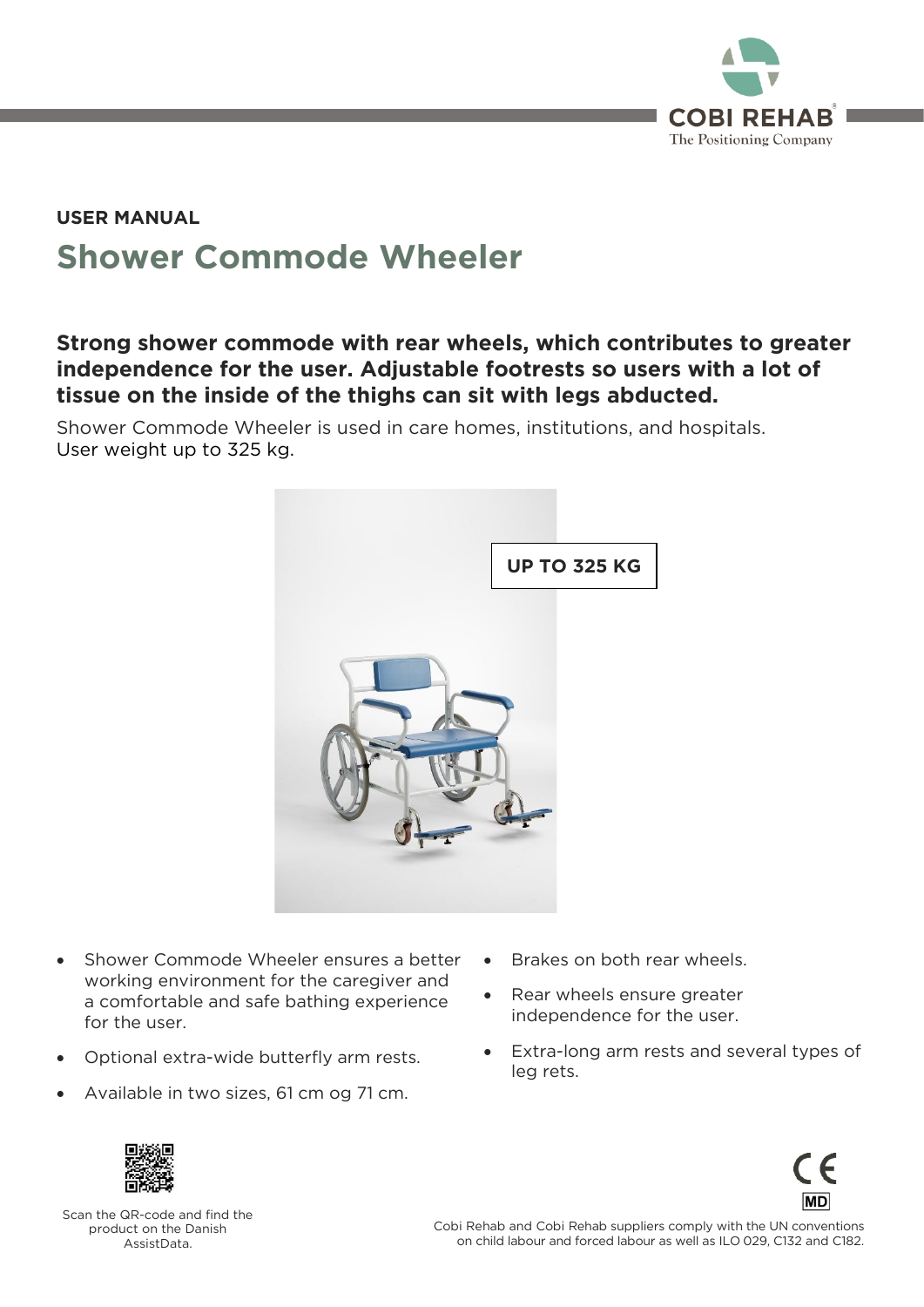## **Table of content**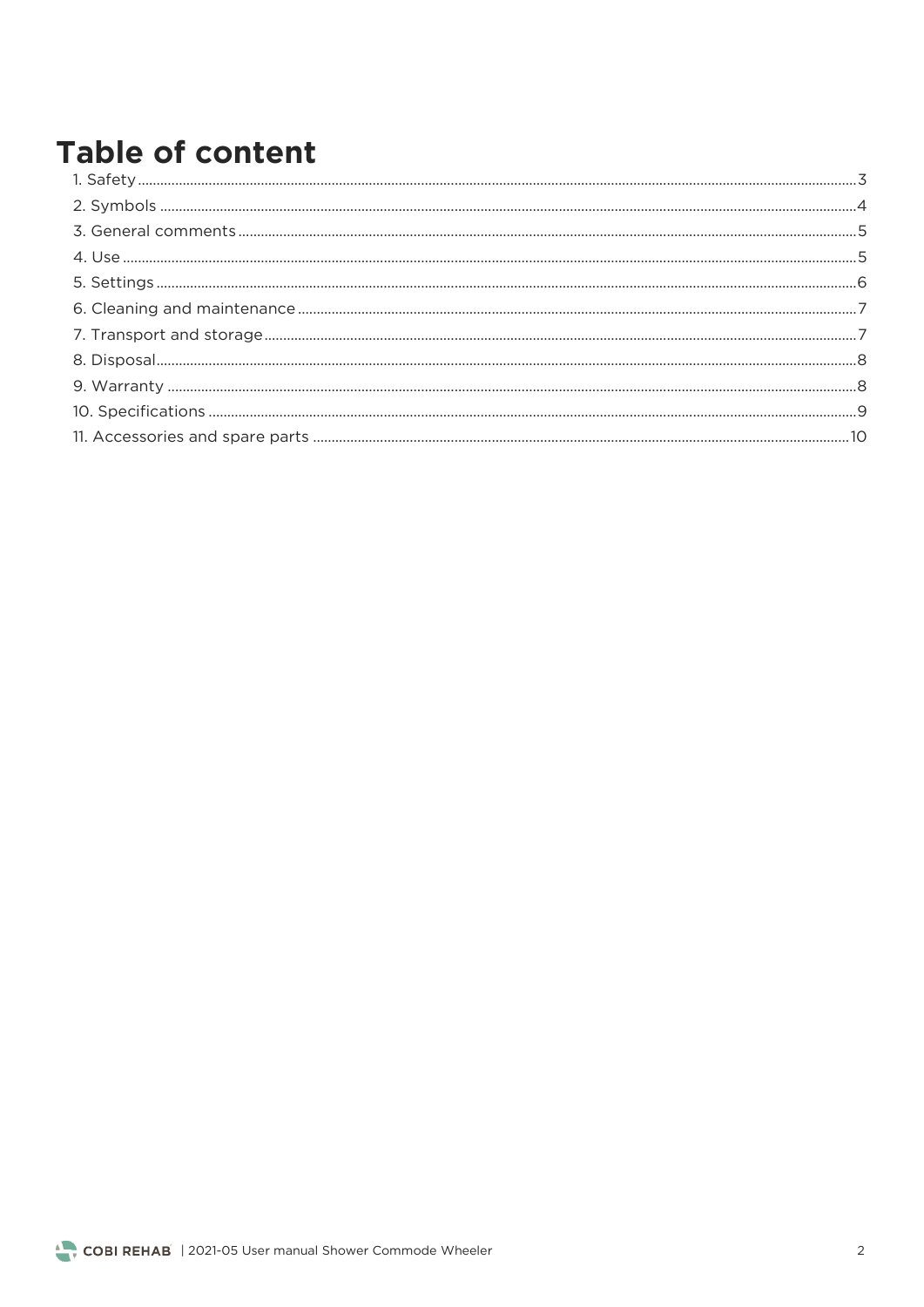## **1. Safety**



#### **WARNING**

Do not use the Shower Commode Wheeler without thorough instruction from trained staff or from persons who have received instruction in the use of the Shower Commode Wheeler. Improper operation may injure the user.  $\frac{1}{2}$  is the Shower Commode Wheeler. In proper operation may injure

Using the Shower Commode Wheeler for people weighing more than the maximum user weight of 325 kg increases the risk of damaging the Shower Commode Wheeler Shower Commode Wheeler.

Read this user manual carefully before using the Shower Commode Wheeler. Pay particular attention to Safety Instructions marked  $\mathbb{A}$ . Wheeler. Pay particular attention to Safety Instructions marked .

Cobi Rehab assumes no responsibility for any damage to the product nor for personal injury caused by incorrect installation, incorrect mounting, or incorrect use of the Shower Commode Wheeler. mounting, or incorrect use of the Shower Commode Wheeler.

Immediately contact Cobi Rehab if parts are damaged or missing. Never use your own spare parts. use your own spare parts.

Cobi Rehab cannot be held responsible for errors or accidents occurring after repairs are made without written permission from Cobi Rehab. after repairs are made without written permission from Cobi Rehab.

### **SAFETY INSTRUCTIONS**

In this user manual, the symbol  $\triangle$  indicates a safety instruction. Follow safety instructions carefully. safety instructions carefully.

Always lift users not able to stand and walk in and out of the Shower Commode Wheeler.

The maximum user weight of the Shower Commode Wheeler is 325 kg.

 $\frac{1}{10}$  is exposed to external heat sources e.g. supplied the  $\frac{1}{10}$ is exposed to external heat sources e.g., sunlight.

Shower Commode Wheeler may only be used on a flat, hard floor with a<br>maximum inclination of 3 °. Larger slope increases the risk of tipping. maximum inclination of 3 °. Larger slope increases the risk of tipping.

 $\frac{1}{2}$  transfers, as this will pose a high risk of tipping  $\frac{1}{2}$  transfers a high risk of tipping  $\frac{1}{2}$ 

Both wheels must be locked with the wheel locks when the user is seated on the Shower Commode Wheeler, except when it is used for transport. transport.

Failure to inspect bolts and lock nuts may result in malfunction.

Lack of maintenance can damage the product, shorten the life, or affect.<br>the performance of Shower Commode Wheeler. the performance of Shower Commode Wheeler.

Always remember to disinfect Shower Commode Wheeler when transferred to a new user to avoid cross-contamination and infections.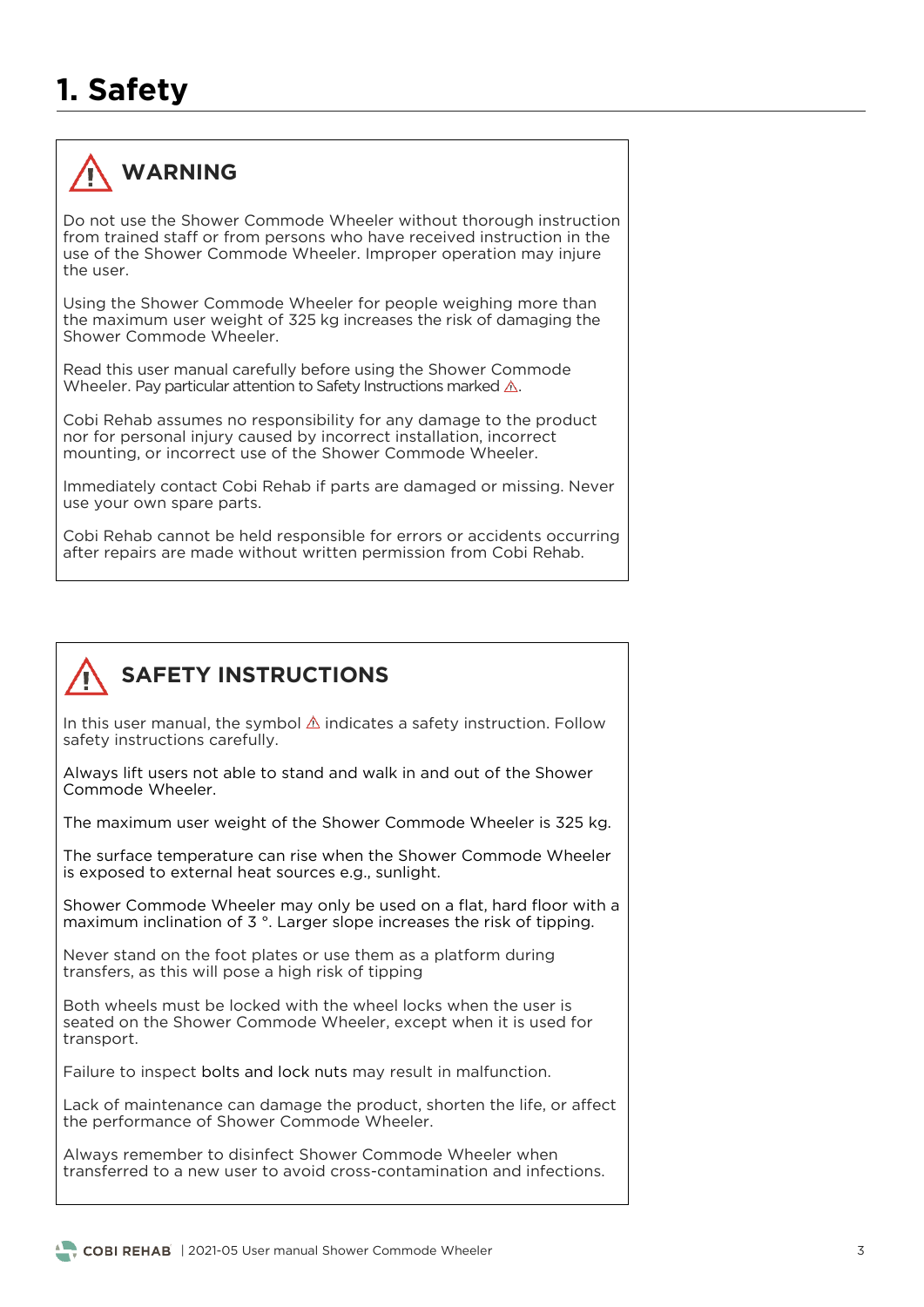## **2. Symbols**

| The following symbols are used in this user manual<br>and/or on the product label. |                                                                      |  |
|------------------------------------------------------------------------------------|----------------------------------------------------------------------|--|
| Ņ                                                                                  | Caution!                                                             |  |
| CE                                                                                 | Declaration of conformity, Medical Device<br>Regulation, EU 2017/745 |  |
| <b>REF</b>                                                                         | Cobi Catalogue number                                                |  |
| <b>SN</b>                                                                          | Serial number                                                        |  |
| w                                                                                  | Year of manufacture                                                  |  |
|                                                                                    | Manufacturer                                                         |  |
| MD                                                                                 | Medical device                                                       |  |
| M۴                                                                                 | Max. user weight                                                     |  |
|                                                                                    | Consult the manual                                                   |  |
| CE label located at the frame.                                                     |                                                                      |  |
| See an example of an CE-label below.                                               |                                                                      |  |



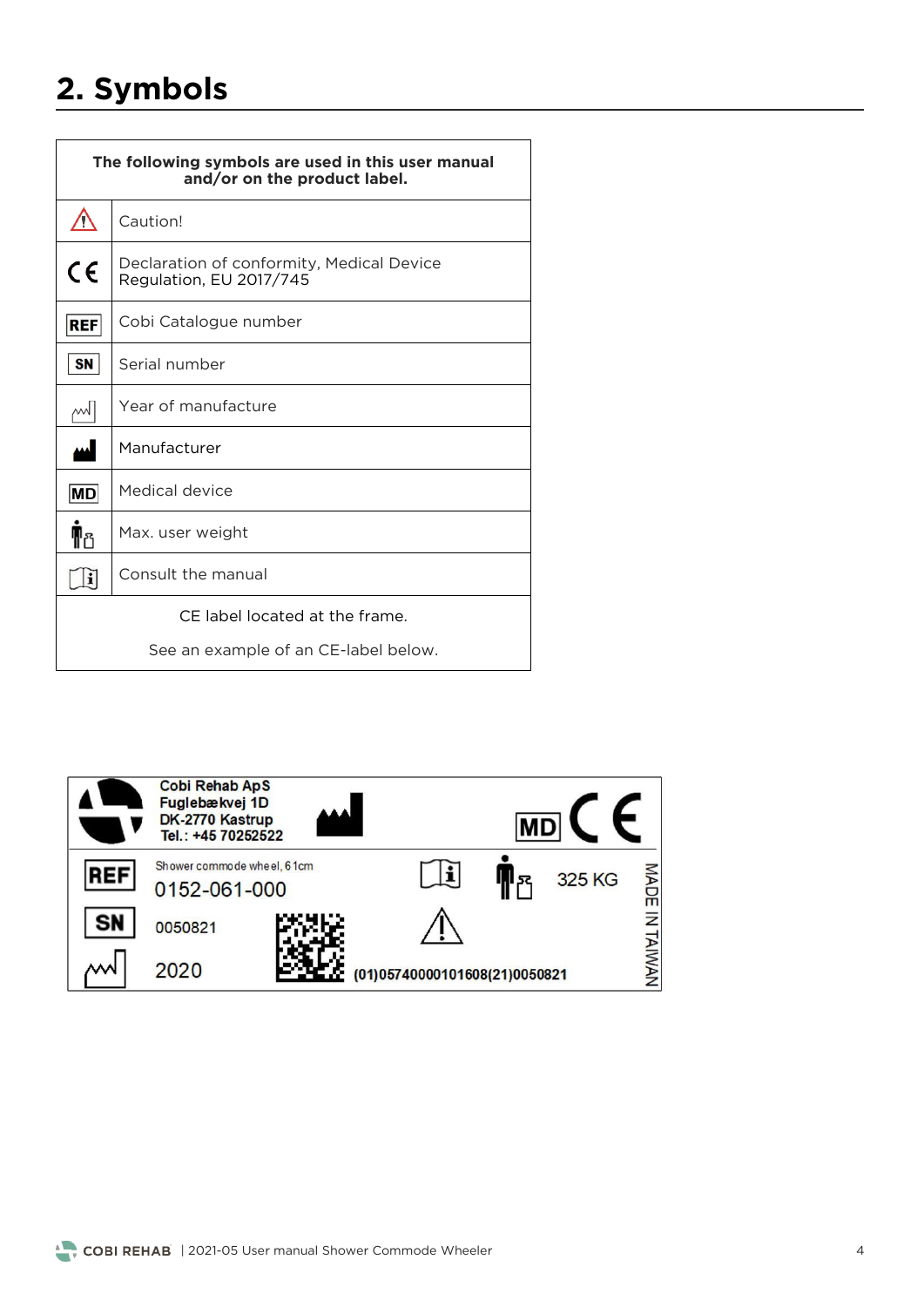### **3. General comments**

This user manual contains important information<br>about the use of Shower Commode Wheeler and the target group for Shower Commode Wheeler. It also includes a wide range of specifications on the Shower Commode Wheeler. the Shower Commode Wheeler.

The most recent version of this user manual can<br>be found on our website. Check if the version you are reading now is the most recent. are reading now is the most recent.

If you need a user manual that is written in a<br>larger font size, the product sheet is available in PDF format at cobirehab.com, which can be  $R$  scaled un to the required font size scaled up to the required font size.

 $2522$  or cobigicabi dk if you want more 2522 or cobi@cobi.dk if you want more

information about the Shower Commode Wheeler information about the Shower Commode Wheeler.

product specifications without providing prior product specifications without providing prior.<br>notice

The UDI number of Shower Commode Wheeler appears on the label, which is located on the side of the frame.

Product safety notices and product recalls can be

### **4. Use**

Shower Commode Wheeler is designed to help<br>the bariatric user during transfers to and from the the bariance user the barrier and during layetory use bathroom, in the shower, and during lavatory use.

Shower Commode Wheeler ensures greater<br>independence for the user. It is intended for indoor use in e.g., hospitals, care centers and institutions. institutions.

Shower Commode Wheeler is developed for users  $\mathbf{y}$  is 325 kg with reduced physical capacity.

The maximum user weight of the Shower<br>Commode Wheeler is 325 kg. Commode Wheeler is 325 kg.

 $\sqrt{\frac{1}{1}}$  Shower Commode Wheeler is not intended for traversing obstacles such as doorsteps, etc. The shower commode should only be used on a firm surface to avoid the risk of tipping. firm surface to avoid the risk of tipping.

The intended operator of the Shower Commode<br>Wheeler is a health professional, such as a theranist nurse or social and healthcare w therapist, nurse, or social and healthcare worker.

Shower Commode Wheeler can be used in<br>environments with a temperature range of 0-40°C and a humidity interval of 20-80%. and a humidity interval of 20-80%.

#### **Contraindications**

Monitor users with cognitive impairment while  $\frac{1}{\sin \theta}$  the Shower Commode Wheeler using the Shower Commode Wheeler.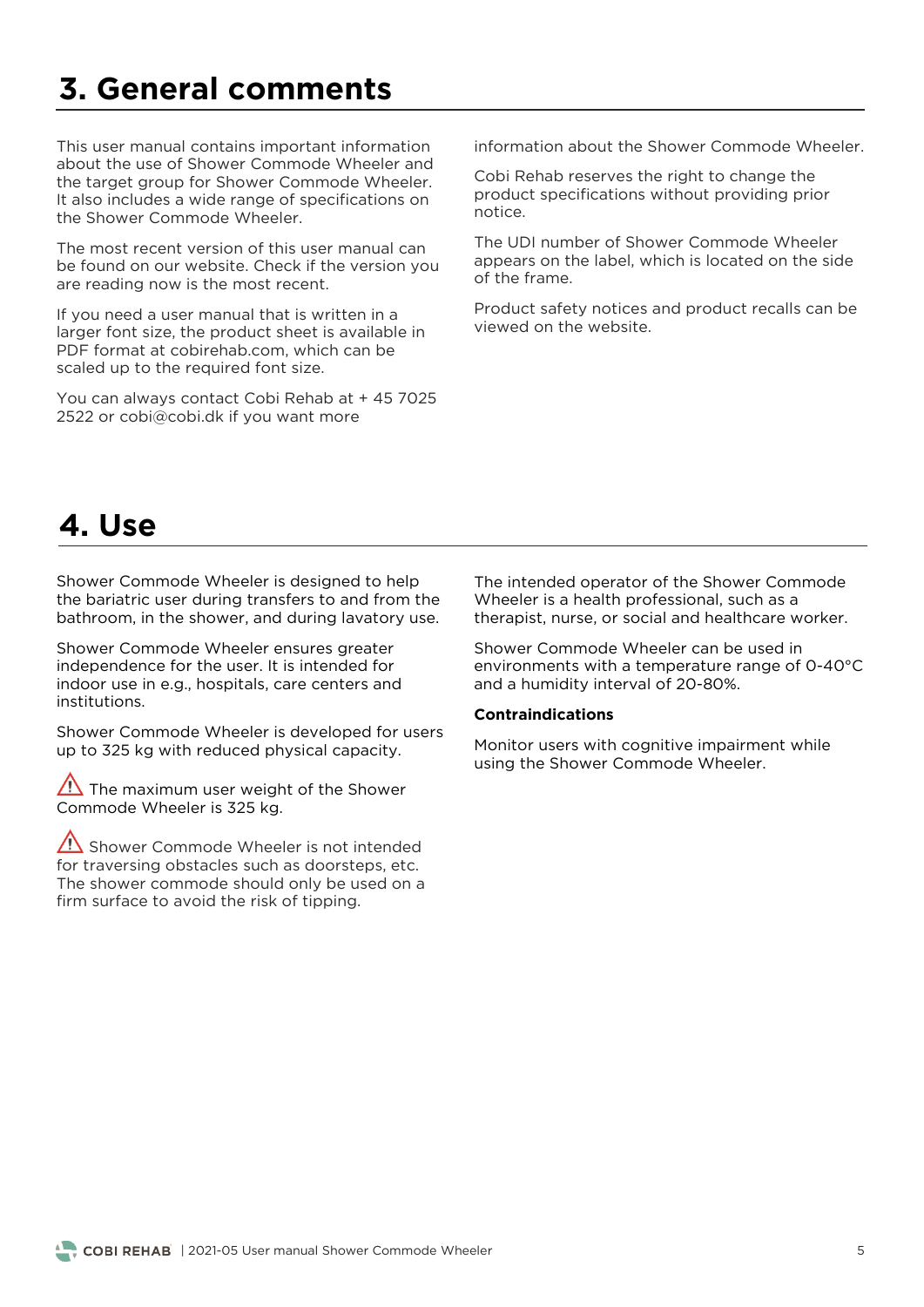## **5. Settings**

#### **Before use**

The armrests must be properly installed in the sockets on the side of the Shower Commode Wheeler

Make sure that the seat is correctly mounted on the frame of Shower Commode Wheeler. the frame of Shower Commode Wheeler.

To prevent the risk of the user falling off the side<br>of the Shower Commode Wheeler, never use it without properly installing the armrests first. with the properly installing the arms the instr



Shower Commode Wheeler with butterfly arm rests.

#### **During use**

 $\sqrt{\frac{1}{1}}$  Never stand on the foot plates or use them as a platform during transfers, as this will pose a high risk of tipping. risk of tipping.

#### **Pinch hazards**

- Installing the armrests while the user is seated<br>on Shower Commode Wheeler may present a pinch hazard between the armrests and the side of the commode.

- There is a risk of pinching fingers and other parts of the body between the shower commode's seat frame and the toilet or bedpan. Therefore, be particularly careful when placing Shower Commode Wheeler over the toilet or inserting a bedpan beneath the seat. inserting a bedpan beneath the seat.

 $\sqrt{!}$  Both wheels must be locked with the wheel locks when the user is seated on Shower Commode Wheeler, except when it is used for transport. transport.



Seat entirely with cover.



The bedpan is easy to insert and empty.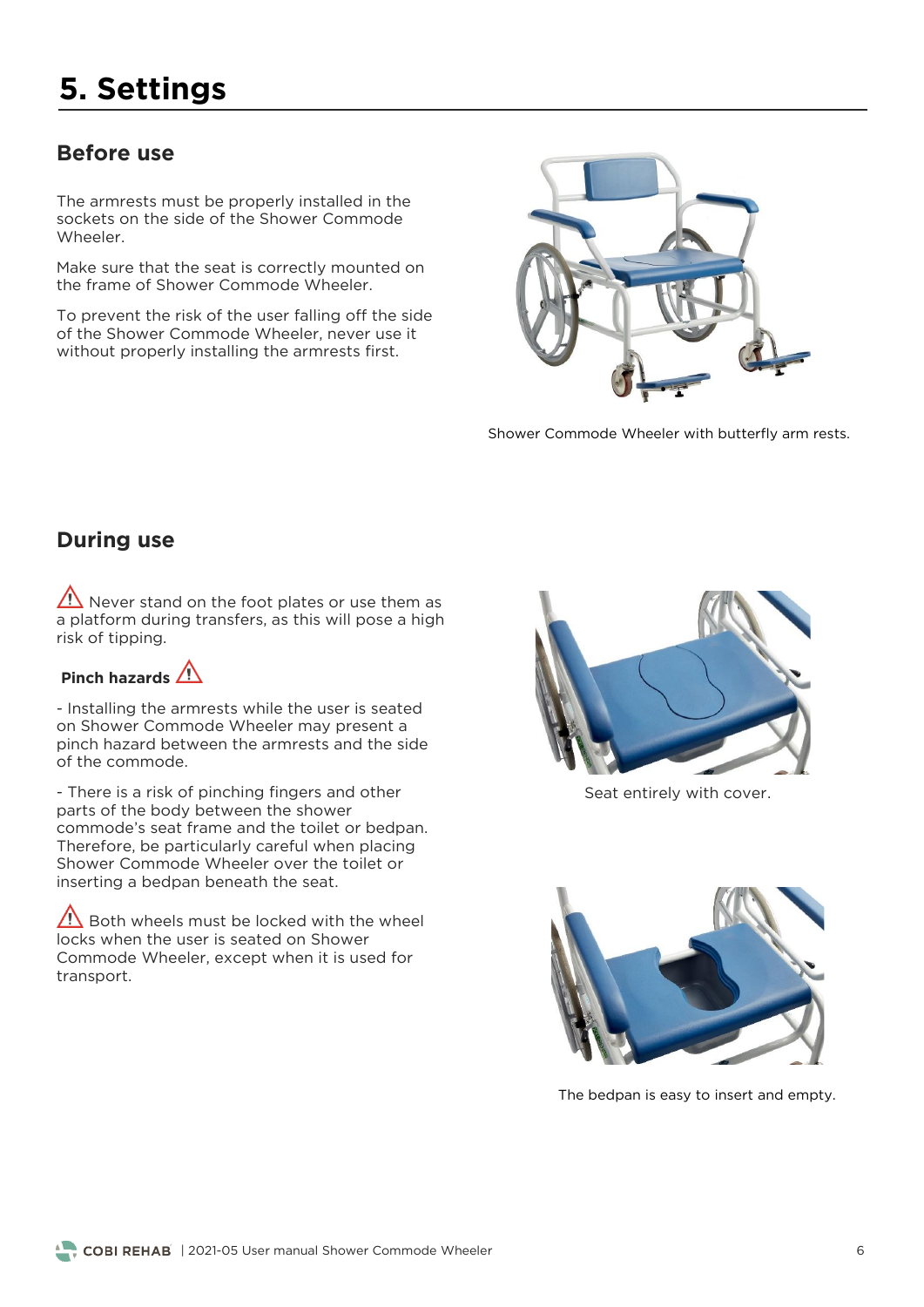## **6. Cleaning and maintenance**

The Shower Commode Wheeler frame, seat and arm rests can be cleaned using water and a regular cleaning agent. regular cleaning agent.

#### **Disinfection**

The seat can be removed and disinfected using<br>ethanol 70-85% or a chlorine product of min.  $1000$  ppm and max  $10000$  ppm 1000 ppm and max. 10000 ppm.

 $\triangle$  Always remember to disinfect Shower<br>Commode Wheeler when transferred to a new user. This is done to avoid cross-contamination and infections.

Local cleaning and disinfection procedures must<br>always be followed. always be followed.

Shower Commode Wheeler is washable in a

 $\sqrt{\Delta}$  Failure to inspect bolts and lock nuts may result in malfunction.

### **7. Transport and storage**

When the Shower Commode Wheeler is not in use, store it in a dry place and between -10 - $40^{\circ}$ C. 40°C.

The Shower Commode Wheeler is suitable for land and/or air transport (without the user). The Shower Commode Wheeler cannot be folded as the frame is fixed

To avoid injuries to e.g., the back, care staff<br>should refrain from carrying the 33 kg shower commode.

If it is to be transported, the Shower Commode<br>Wheeler can be lifted by the frame, without the user being seated in it, into a motor vehicle. user being seated in it, into a motor vehicle.

#### **7.1 Long-term storage**

When storing the Shower Commode Wheeler for<br>a longer period (more than three months), store it in 0-40°C and in humidity not exceeding 80%. in 0-40°C and in humidity not exceeding 80%.



activated by both user and staff activated by both user and staff.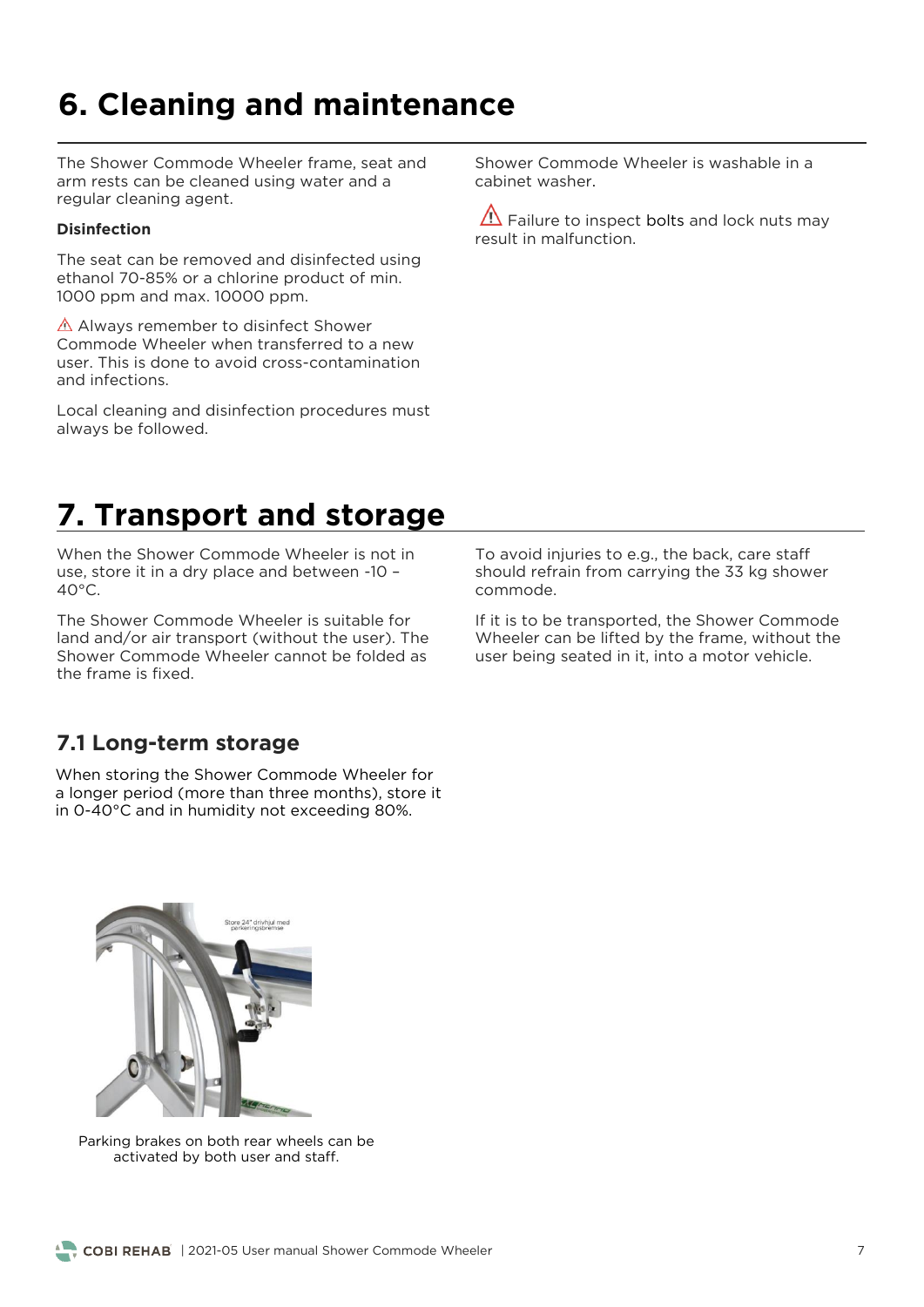### **8. Disposal**

Dispose of products that are no longer in use in<br>an environmentally safe manner. an environmentally safe manner.

Contact your local authority or Cobi Rehab for<br>further information on disposal. further information on disposal.

#### **9. Warranty**

Cobi Rehab warrants that the Shower Commode<br>Wheeler is without defects on delivery. If, against all expectations, the Shower Commode Wheeler is subject to deficiencies or defects on receipt, please contact Cobi Rehab immediately. please contact Cobi Rehab immediately.

The warranty period for the Shower Commode<br>Wheeler is one year from the date of purchase and covers manufacturing defects or defect on receipt. The invoice is your certificate of warranty. receipt. The invoice is your certificate of warranty.

The warranty does not apply to:

- products on which the serial number, batch number or the like have been removed or significantly damaged. significantly damaged.

- products which have been repaired by<br>unauthorised personnel. unauthorised personnel.

#### **9.1 Unintended event**

Report any incidents related to the use of the Shower Commode Wheeler to Cobi Rehab. Shower Commode Wheeler to Cobi Rehab.

#### **9.2 After expiry of the expected service life**

After the expected service life, it is important that an overall assessment of the product is made before continued use.

After the expected service life, Cobi Rehab<br>cannot guarantee the suitability and safety of the product, as Cobi Rehab has no control over how the product is used and wear and tear. the product is used and wear and tear.

The overall assessment of the product must be carried out by qualified professionals, and as a minimum, consideration must be given to how the product has been used, the condition of the product and its components product and its components.

Cobi Rehab can always make such an assessment.

#### **Recycling**

Contact Cobi Rehab for more information on<br>recycling of parts of the Shower Commode Wheeler.

The warranty does not cover:<br>- wearing parts. - wearing parts.

This warranty does not apply when Cobi Rehab been improperly operated. been improperly operated.

For damage caused by improper operation, an invoice will be issued for both the service and the snare parts used spare parts used.

 $\overline{\Delta}$  Lack of maintenance can damage the product, shorten the life, or affect the performance of the Shower Commode Wheeler. Shower Commode Wheeler.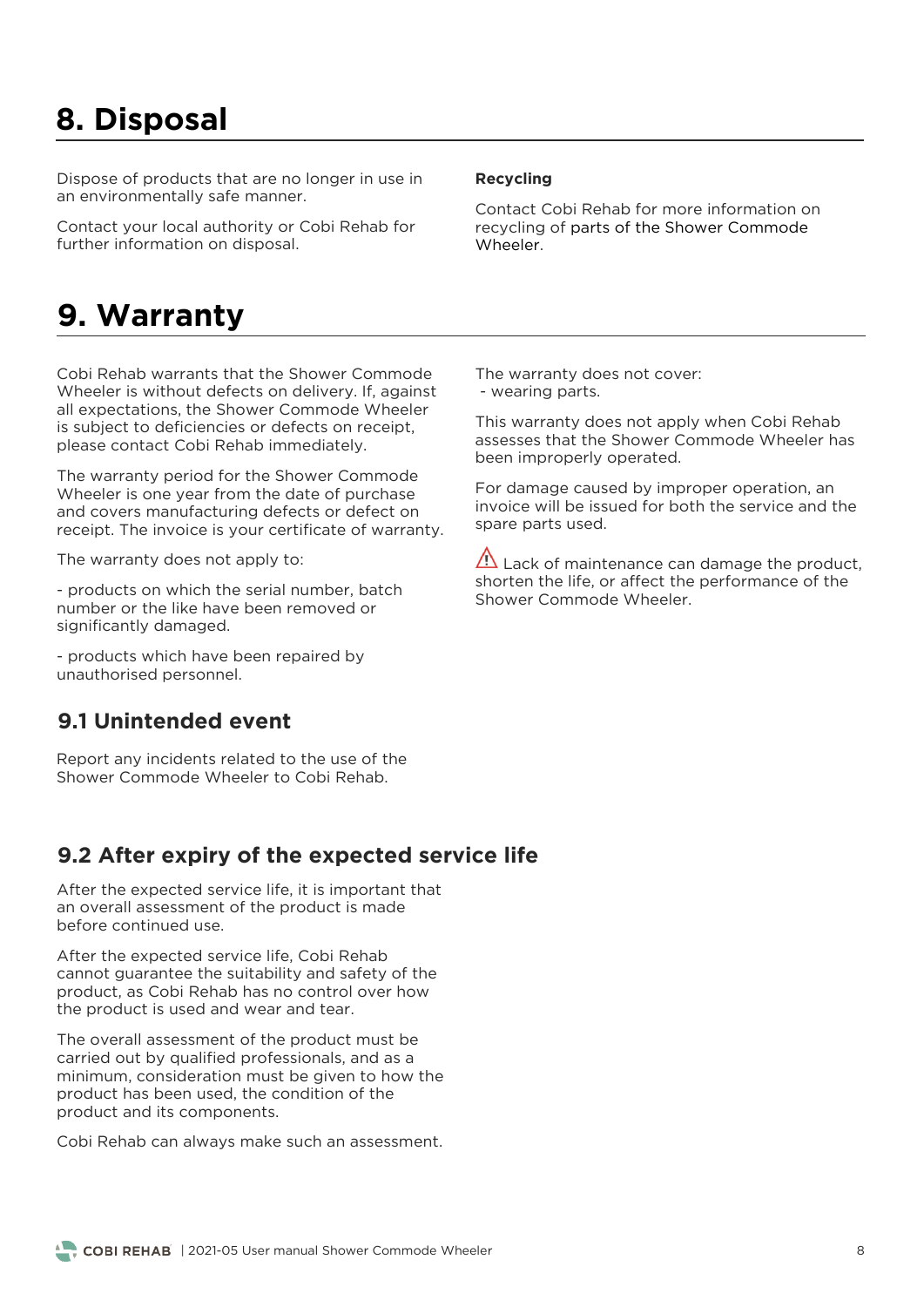# **10. Specifications**

| Max. user weight                                         | 325 kg                                     |
|----------------------------------------------------------|--------------------------------------------|
| Risk class                                               |                                            |
| Basic UDI DI                                             | 5740000100004N2                            |
| Expected product service life                            | 7 years                                    |
| Total length                                             | 1290 mm                                    |
| Seat width with standard arm rests                       | 610/710 mm                                 |
| Total width with standard arm rests (without footrests)  | 810/910 mm                                 |
| Seat width with butterfly arm rests                      | 750/850 mm                                 |
| Total width with butterfly arm rests (without footrests) | 870/970 mm                                 |
| Seat depth                                               | 560 mm                                     |
| Seat height                                              | 550 mm                                     |
| Width between armrests                                   | 60 mm                                      |
| Width toilet opening                                     | Ø 240 mm, 350 mm long                      |
| Distance from ground to seat underside                   | 445 mm                                     |
| Distance from ground to push bar                         | 1000 mm                                    |
| Distance from seat to the upper edge of the back         | 450 mm                                     |
| Distance from seat to footrests                          | 400/420/440/460/480 mm                     |
| Total width (model 61 cm/71 cm)                          | 33 kg                                      |
| Swing away arm rests                                     | Yes                                        |
| Footrests swing away, height adjustable                  | Yes                                        |
| Footrests material                                       | PU foam                                    |
| Wheel with parking brake                                 | Yes, two pieces                            |
| Turning radius                                           | 1580 mm                                    |
| Frame                                                    | Powder lacquered chromium molybdenum steel |
| Wheels                                                   | Ø125 mm, two pieces                        |
| Rear wheels                                              | 24" massive, puncture-free, two pieces     |
| Seat/back/arm rests                                      | Polyurethane                               |
| IP classification                                        | IPX4                                       |
| ISO classification                                       | 09 12 03 24                                |
| Risk assessment                                          | EN/ISO 14971:2012                          |
| General requirements and test methods                    | EN 12182                                   |
|                                                          |                                            |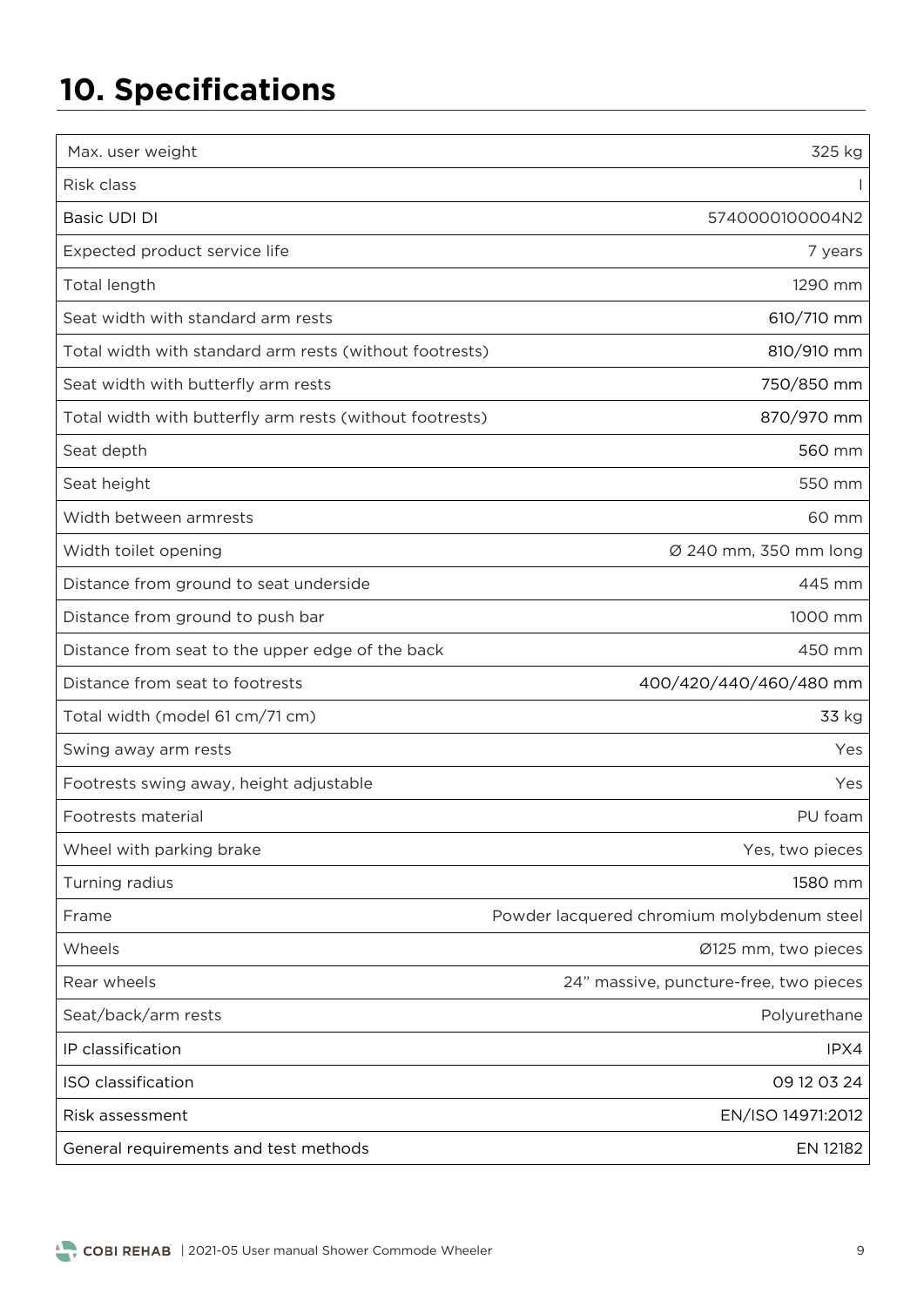# **11. Accessories and spare parts**

| <b>Accessories</b>                                              | <b>Varenummer</b> |
|-----------------------------------------------------------------|-------------------|
| Butterfly arm rest right (adds 7 cm width between the arm rest) | 0150-999-012R     |
| Butterfly arm rest left (adds 7 cm width between the arm rest)  | 0150-999-012L     |
| Seat for Shower Commode Wheeler, 61 cm                          | 0150-999-022      |
| Seat for Shower Commode Wheeler, 71 cm                          | 0150-999-023      |
| Bedpan with cover                                               | 0140-999-001      |
| Footrest standard shower commode right                          | 0156-999-090H     |
| Footrest standard shower commode left                           | 0156-999-090V     |
| Lateral leg rest for shower commode right                       | 0156-999-030      |
| Lateral leg rest for shower commode left                        | 0156-999-031      |